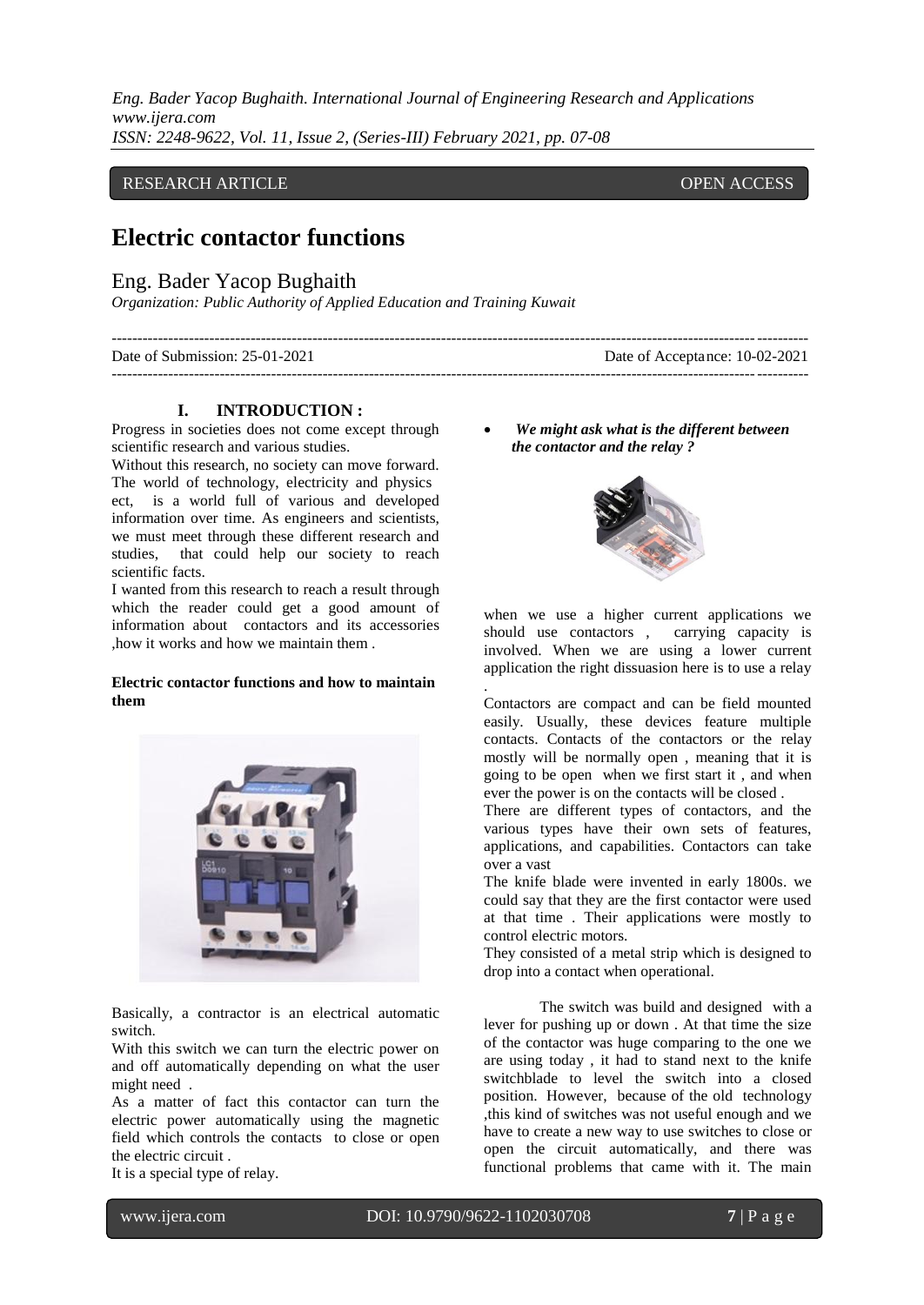*Eng. Bader Yacop Bughaith. International Journal of Engineering Research and Applications www.ijera.com ISSN: 2248-9622, Vol. 11, Issue 2, (Series-III) February 2021, pp. 07-08*

problem was that it made the contacts wear out quickly. Opening or closing the contact manually was not quick enough to prevent arcing as a result. The soft copper switches underwent corrosion, this process made them more vulnerable to dirt and moisture which led to rusting.

By the time passing , technology has become more developed by scientists and engineers.

The larger the motors, the more currents they require to work. It might be very dangerous to operate such high current and high voltage carrying switches, so we cannot use these kind of contactor because they are no more effective or efficient . Even though technology was improving day after day, the knife blade switches could not be fully developed due to the problems and risks of operational hazards and short life of the contacts.

. As a matter of fact, these devices come in different sizes, from small hand-held dimensions to large sizes



#### **The magnetic contact switch consists of two main parts.**

- 1- The upper part.
- 2- The lower part.

## **First: the upper part:**

It contains a moving iron core that has the same shape as the bottom part and is attached to.

it a group of contact points and it consists of three main points in a disconnection position and an unlimited number of auxiliary contact points, including the open and the closed.

#### **Second: the lower part**

It is called the iron core, and it is a fixed part in the shape of the letter E around the middle rib. There is an insulated wire coil and around the other two ribs a closed loop of copper or aluminum to strengthen the magnetic field.

#### **The way the magnetic contact switch works:**

When the current reaches the magnetic contact switch, a magnetic field occurs, which attracts the upper core to the lower core, and all contact points change position, so the open points become closed and the closed points open.

### **How to know and identify contactors parts ?**

 We identify the main contacts closed and open auxiliary contacts

Key points as followed:

take the numbers 1,3,5 as input and 2,4,6 as output

Auxiliary points:

**1- Normal open and abbreviated as (no) NORMALY OPEN:** numbers 13 and 14, and these numbers might be different according to the manufacturer.

**2 - NORMALY CLOSED, which is abbreviated as (nc)**: the numbers 11,12, and these numbers different according to the manufacturer

It can be determined whether the point is open or closed by the ohm meter, which we can measure the resistance.

#### **Ends of the (COIL):**

The two ends of the coil are known as A1, A2 or A-B, and when measuring the two ends by an ohm meter, it will give a specific resistance value, not zero, and this is very important for maintenance.

#### **What are the conditions that must be met when buying a contactor?**

A suitable contactor must be chosen for the work required in it, meaning a contactor must be chosen with a current intensity suitable for the load required to run , and whenever the intensity of the contactor current is higher than the required load The operation is the better, and gives the contactor a longer life, but economically, a suitable contactor must be chosen on what we need exactly.

l